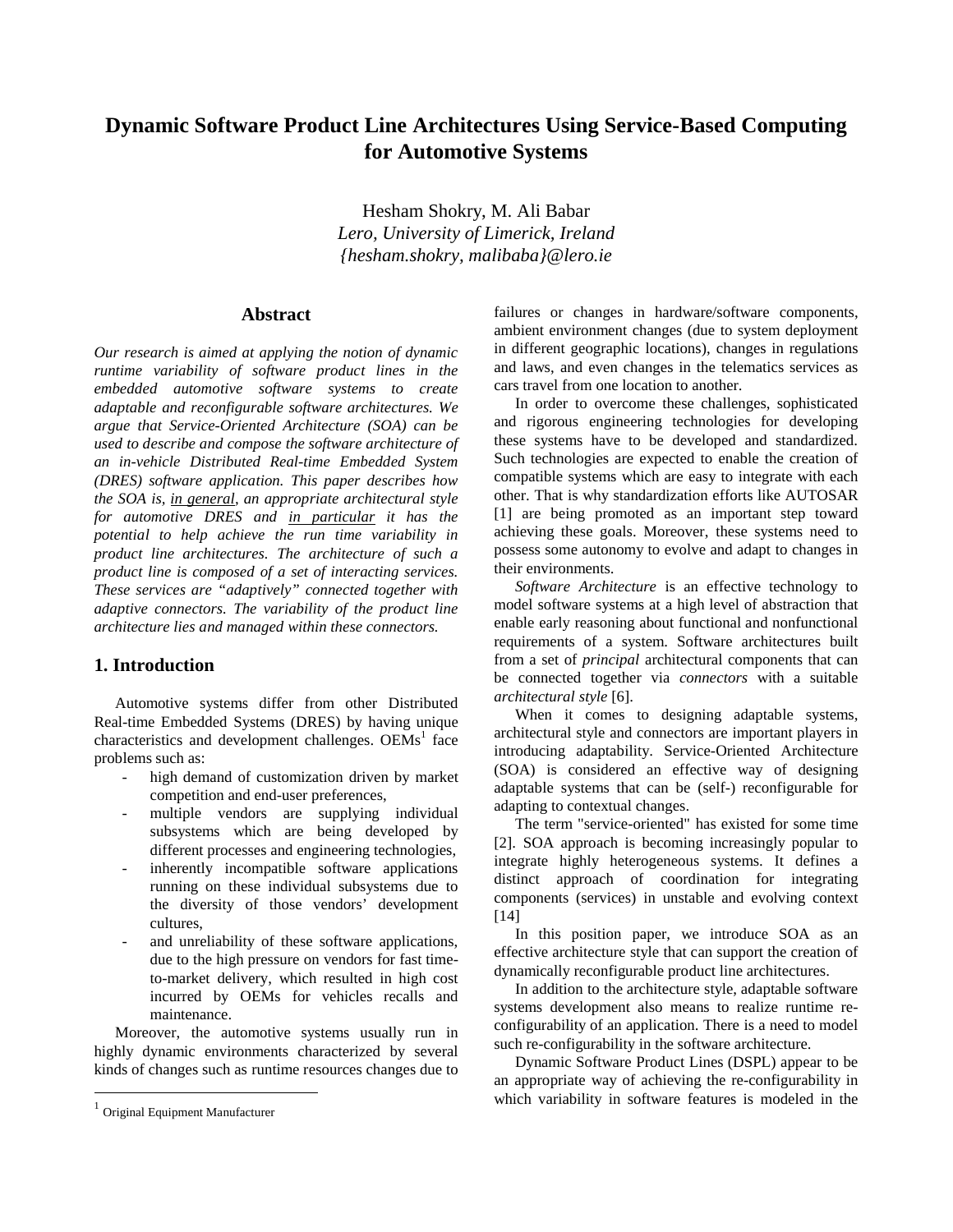architecture at design time, and bound at runtime*. This means that a dynamic product line architecture that has its variability points bound at runtime can be considered as an adaptive architecture*. A more sophisticated approach is to enable runtime discovery and binding of variability during online operations and the reasoning logic is included on-board (self-adaptable) [3]. However, we assert that such approach is not currently practical for a safety-critical and resource-constrained automotive system. In this paper, we describe how adaptability that is an integral characteristic of DRES can help address the challenges in designing highly complex and dynamic solutions for such systems. We proposed a solution based on the idea of developing dynamic product line architectures for automotive systems using serviceoriented approach. We also demonstrate the proposed approach by providing a practical example of applying it in the automotive domain.

#### **2. Background and Motivation**

Mission-critical DRES such as in-vehicle electronics system have evolved from vertically-integrated to be horizontally-integrated systems in which a system's main building blocks (subsystems) are supplied by multiple vendors based on de-facto standard and specifications set by industry leaders. A related example of such standards in the automotive domain is AUTOSAR [1] initiative.

From technological point of view, system architecture has changed from being federated to being integrated; and recently it has evolved into what is called System of Systems (SoS) [4]. Federated system architectures are usually characterized by:

- Set of subsystems, each of which is dedicated to a specific purpose.
- Loose coupling between these subsystems.

These characteristics lead to the partitioning of the requirements of and constraints on the main embodied system (the whole vehicle system) into a set of isolated subsystems with little or no coupling between them. This kind of architecture no longer supports the complexity and resources constraints requirements.

Integrated system architectures are considered the next step toward addressing these challenges. The integrated system architectures are usually characterized by:

- Extensive resource sharing, ranging from sensors to processors and communication channels.
- Reuse of data and functionality, instead of implementing redundant and duplicate computations in different subsystems.

However, the current architecture design technologies and tools employed in developing these systems are still not able to address these challenges in safety-critical and resource-constrained environments. For example, In-car

electronics systems are getting highly complex as customers demand more features, which result in more and more software-based functions to be integrated in a car. Subsequently, this results in strong interdependencies between various subsystems in a car such as the Locking Control, Airbag Control, Climate Control, Cruise Control, and Braking Control. Such interdependency may come in the form that for one subsystem to complete its mission, it needs to get data from a sensor which is connected to another subsystem; hence it needs to request the required data from that subsystem. An example of such a case is the Climate Control subsystem, where it needs a car's speed information in order to adjust the airflow inside the car (and hence adjusting the in-car temperature).

Another more safety related example is that the Cruise Control subsystem, in case it requires accelerating or decelerating the car, it needs to access the fuel injectionrate facility (which is part of the Engine Management subsystem) in order to control the car's speed and acceleration. In such a case, the subsystem not only needs information, but also requires an action to be taken. This scenario highlights the aspect of QoS which is very important for architecture analyses. Hence, it appears that every subsystem requires a sporadic or periodic access to other functions and data, which reside on other subsystems, in order to perform its functionality. Figure 1 shows how an emerging industry standard, AUTOSAR [1], is expected to provide interoperability between various subsystems in automotive domain.



#### **Figure 1: Services transferability in AUTOSAR [1].**

An undesirable solution to avoid the interdependencies is to centralize the in-car control system in a single computing node that has access to all sensors/actuators. The shortcomings of such an approach are well known.

A sophisticated approach is to keep the essential distributed nature of a system and deal with these interdependencies by novel interactions mechanisms. That is where the service-based computing comes into play.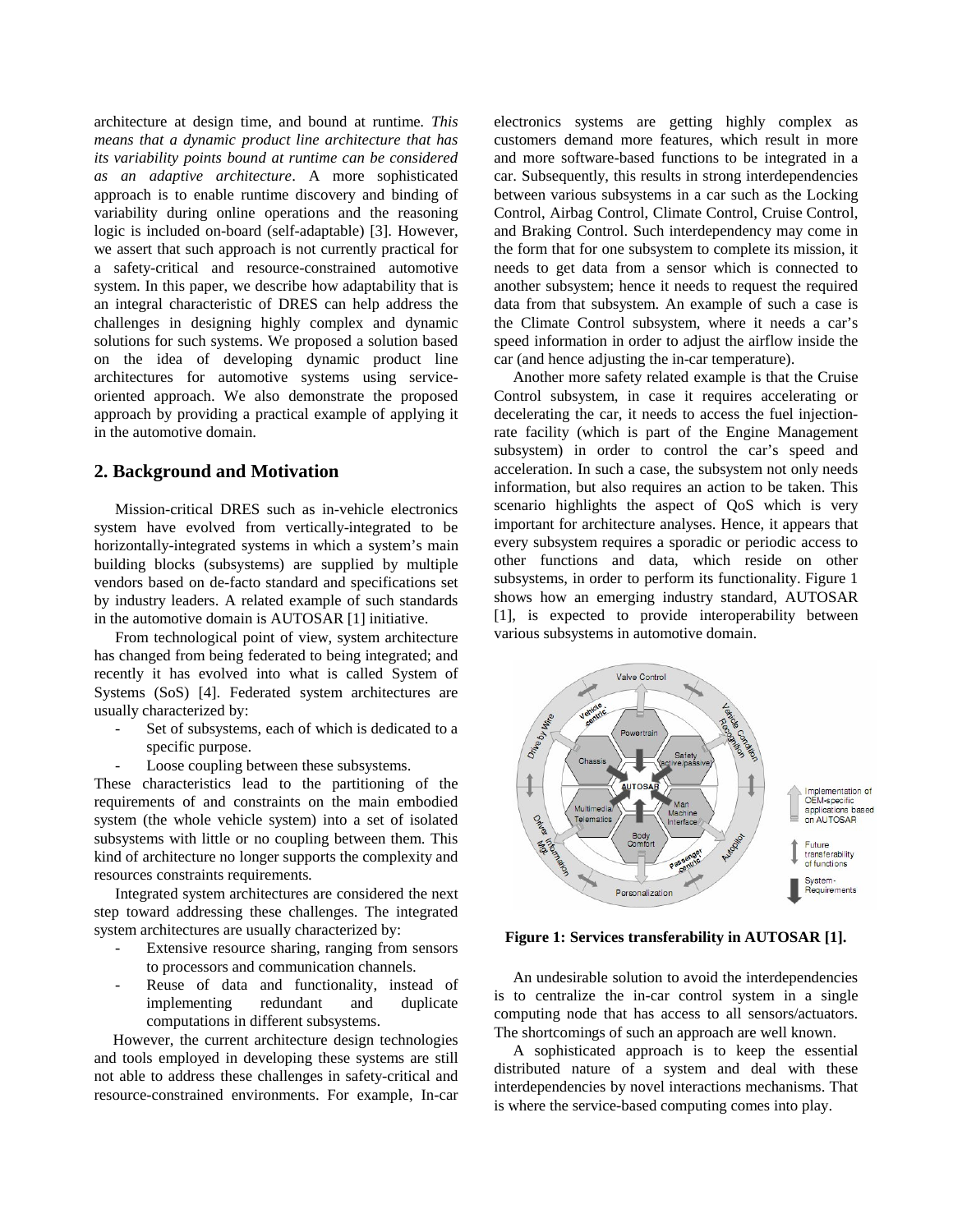Service-Oriented Architectures (SOA) provides a promising solution to orchestrate the interactions between these subsystems. We assert that SOA is the future for automotive software systems and will provide several advantages such as:

*1- Effective System Integration* –– Architecting incar DRES as a set of end-to-end services with formally described interfaces will provide an opportunity for robust and straightforward system integration, rather than designing a set of isolated computing islands and spending tremendous effort to connect them together in ad-hoc way.

*2- Effective Customer Specifications* –– automakers will be able to express the Non-Functional Requirements (NFR) for end-to-end system services spanning multiple subsystems and provide these system-level specifications to their tier-1 suppliers. This scenario is better than specifying NFRs for individual subsystems, and then, possibly, getting surprised later with unacceptable behavior of the overall system after integration

Having the automakers focus on the specifications of individual subsystems results in frequent change of their requirements to the suppliers, and endless loop of design modifications.

*3- Effective Architecture Description* –– Having services as first-class citizens at the architectural level allows early separation of concerns at the highest level of abstraction, and naturally expressing QoS for individual services. This will identify the critical services and allow investing more on them such as assigning them the right QoS, giving them higher priorities in resources allocations and scheduling, and using more rigorous verification approaches during testing and verification phases, while relaxing these properties for less-critical services.

*4- Removing Redundancy and enabling reuse* –– By centralized management of the whole system architecture knowledge, coordination between subsystems can be modeled early in the design, and hence reusable services are identified and used across subsystems. This removes any duplication or redundancies.

*5- Enabling Inter-vehicle communications* –– Once services are standardized across models of the same OEM or may be across OEMs' families of cars, higher-level services can be exposed by a vehicle system to other nearby vehicles or to the telematics infrastructure. A simple example of such application can be a specialpurpose vehicle like an ambulance, which could automatically alert all other vehicles in a crowded street to make the way for it by propagating a signal across cars.

In the software product line context, software products are developed in a two-stage process, i.e. domain engineering and a concurrent application engineering process, as depicted in Figure 2.

The *domain engineering* process is aimed at establishing the reusable platform. The platform consists of artifacts such as the requirements specification, architecture documentation, design specification, implementation, and test cases. Domain engineering defines the commonality and variability between members of a product line. It involves, among other things, the development of appropriate product line architecture and a set of reusable software components such that the commonalities can be exploited economically while retaining the ability to vary the products [5].



**Figure 2: PLE process model [3]**

Considering the description of the Dynamic SPLs As described in [3], "*Because it is impossible to foresee all the functionality or variability an SPL requires, there's a need for dynamic SPLs that produce software capable of adapting to fluctuations in user needs and evolving resource constraints. DSPLs bind variation points at runtime, initially when software is launched to adapt to the current environment, as well as during operation to adapt to changes in the environment.*", we assert that dynamic product line architecture is appropriate for realizing the re-configurability in software architecture.

# **3. Component Based Vs Service-Based Software Engineering**

There is no clear distinction between a Service-Based Architecture (SBA) and Component-Based Architecture (CBA). Sometimes both terms, component and service, are used interchangeably in the literature. Differences such as fine-grained vs. coarse-grained or high-level vs. low-level are probably good observations, but the main point lies elsewhere. Indeed, CBA and SBA are different as they address very different issues; composing services into higher-level processes is totally different from integrating some components together into an application. SBA is architecture of an environment of running services. These services may be implemented as a set of (even distributed) components or objects.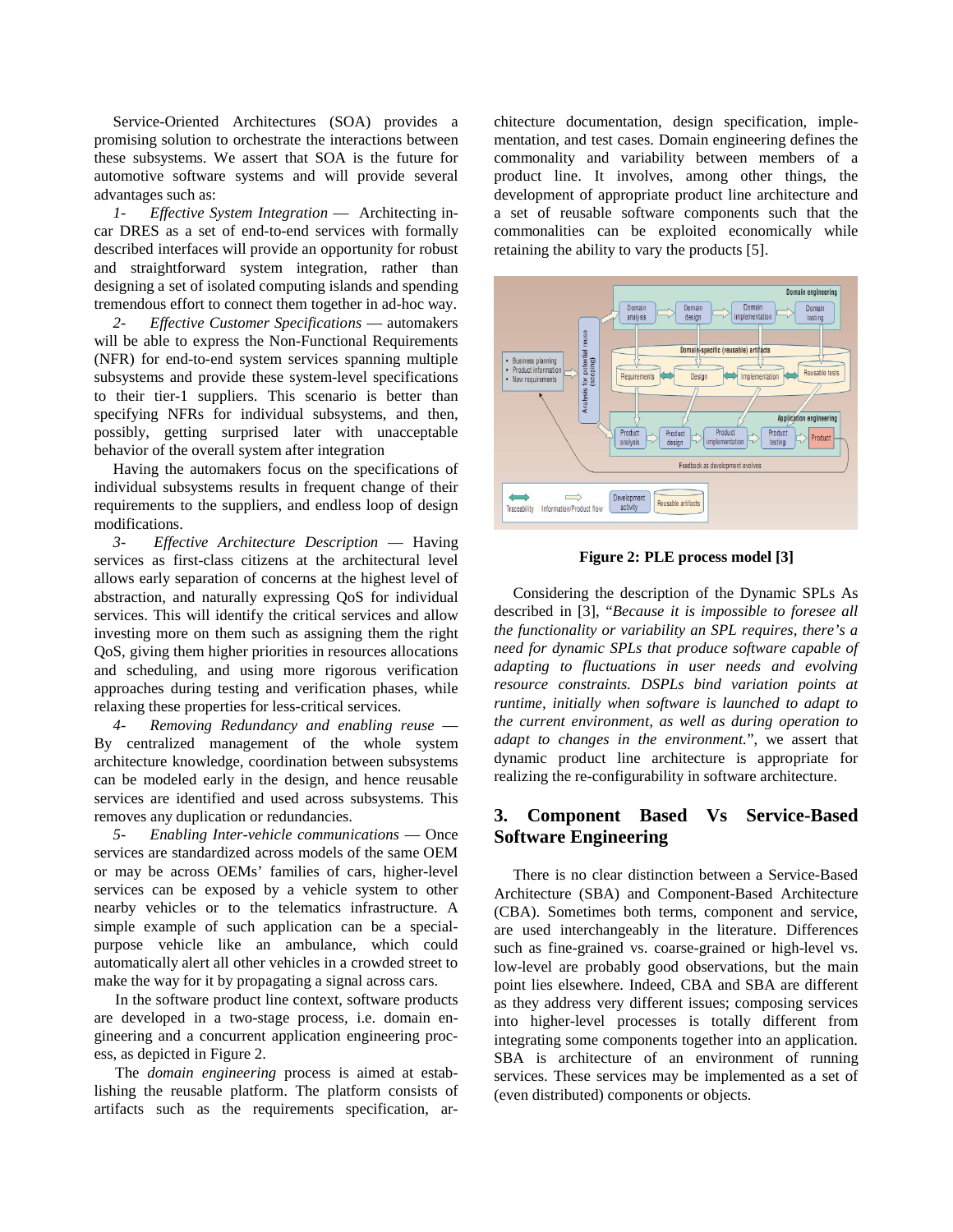W3C [13] defines a *component* as a software object, meant to interact with other components, encapsulating certain functionality or a set of functionalities. A component has a clearly defined interface and conforms to a prescribed behavior common to all components within an architecture. The goal of component based software engineering is to increase productivity and quality in software development.

SBA is different in that its constituent elements (services) have a loose-coupling with strong possibility of dynamic auto-engagement at runtime, instead of the prescribed connectivity in CBA. It defines a flexible coordination paradigm for integrating components in an evolving context.

The dynamic nature of automotive DRES precludes apriori identification of the components that can define a system, and demands for runtime discovery and composition of such services [14].

However, in a resource-constraint application like automotive DRES, the supporting mechanisms used in SBA (like service description information and service discovery logic) are still too expensive to be adopted onboard in such a cost-competitive market. Moreover, using SBA in such safety-critical systems domain can introduce uncertainties in a system behavior like availability of services.

These limitations call for a back-to-the-basics initiative to put foundation for a lightweight, reliable and predictable infrastructure that enables the adoption of SBA in these DRES. We believe that this can bring the DRES software architecture to the next level, instead of squeezing the big elephant of web-services into these resources-constraint environments.

In the following section, we show how the abovementioned views about SBA can be used to describe an adaptive architecture to support dynamic variability in software product lines.

# **4. Adaptive Service-Based PLA**

.

Software architecture is characterized by *Architectural Components*, *Connectors* and a *Configuration* that weaves these *Components* in a meaningful application [6]. Based on the discussion in the previous section, software services in SBA are the placeholders for these architectural *Components,* and *Connectors* will provide the weaving material for the architecture *Configuration.*  In the next section, we will refer to these *Components* elements as services.

#### 4.1 Variability in product line architectures

In our context, service description involves a defined set of interacting ports and a set of meaningful usage

scenarios. These usage scenarios describe the *variations* in using a service. Each of these scenarios is designed to make use of a service in a certain situation. When changing a usage scenario of a service, the interactions between the surrounding services are also changed accordingly. We believe that architectural connectors elements are vital in realizing the inter-service communication variability. They provide management mechanisms for re-routing the communication links between services adaptively. We treat the architectural connectors as the main loci of variability in such product line architectures.

4.2 Run-time variability as a basis for adaptive software architectures

Traditionally, architecture-level computing elements are composed together at design time so that they cooperate together through their interacting ports to achieve a higher level goal or mission. These interactions are decided at design time after which services are tied together to achieve the over all system's goal. This traditional way of engagement is enough for systems that run in stable environments and are easily accessible to a design team (example web-service applications running on servers hosted by a development organization and its runtime environment is a fixed hardware platform with no interaction with the physical environment).

However, DRES usually run in dynamically changing environments such as automotive or avionics systems. Hence, such systems require flexibility that enables them to adapt to different situations and contexts. We argue that modeling the software architecture variability as a reconfigurable engagement between the architectural computing elements, realizing this variability in the architectural connecting elements (as mentioned above) and having this variability bound at run-time, is a powerful conceptual model for creating adaptable DRES.

# **5. Achieving Adaptability in a Resource-Constrained Environment**

Adaptability incurs overhead in terms of system design requirements such as memory, CPU cycles, communication bandwidth, and power consumption. Consequently, adaptive systems must carefully be designed, analyzed and built to find the right tradeoff between too much and too little flexibility. The goals of adaptive software architectures are the properties such as optimizing the system to re-prioritize or remove uncontinued feature usage, fail-safe recovery in case of hardware or software components failures, re-adjusting to resources changes.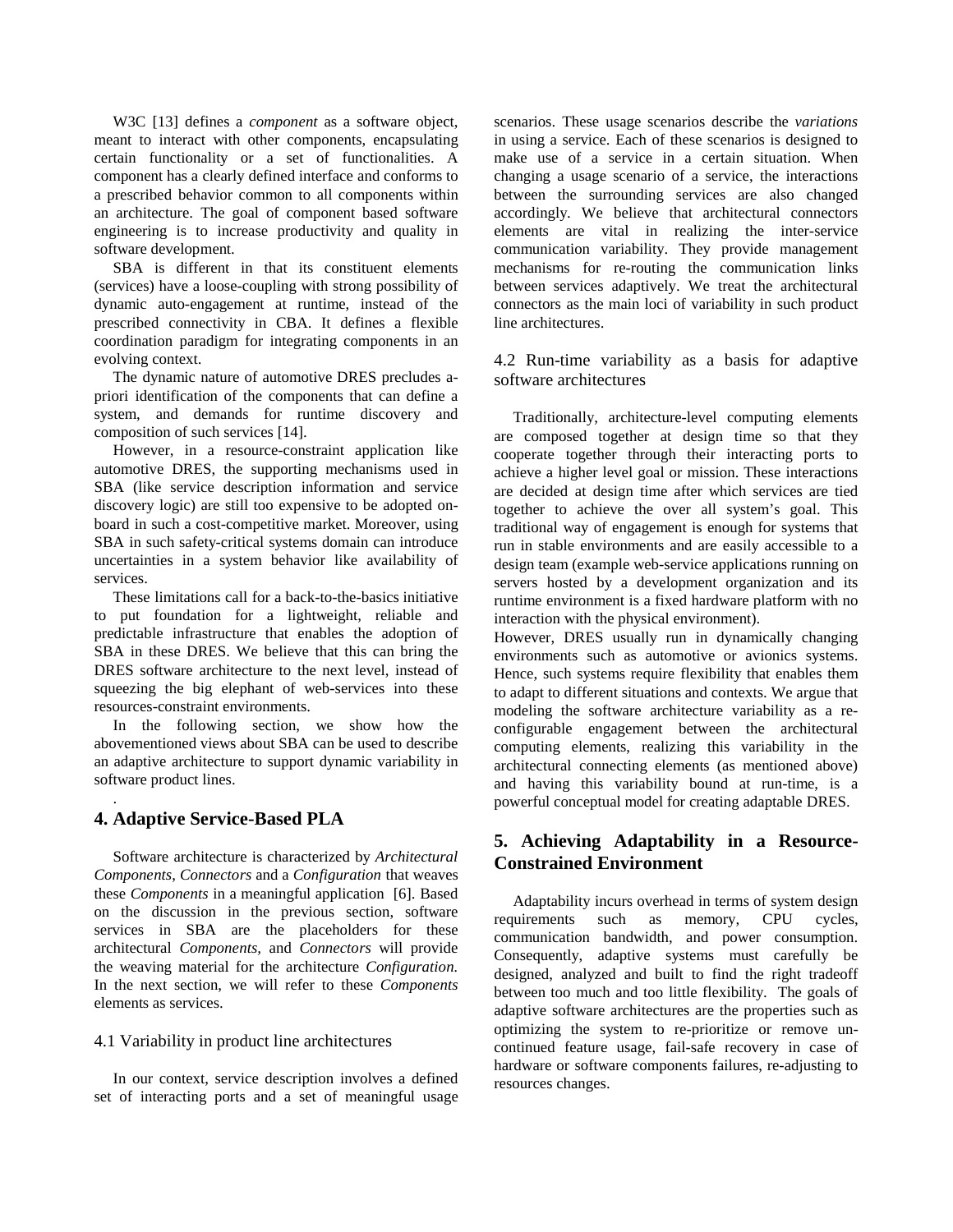#### 5.1 On-board product lines

In the abovementioned model, the dimension of product line variability is not targeting individual members of a line; rather, the whole line is deployed on board without any duplication of functionality in form of different implementations, as in the case where the variability is represented as multiple variants of the same component. However, it is very challenging to design such computational elements and factor out their functionality in such a way to enable reconfiguration at runtime. We assert that service-based approach is a promising way to achieve this objective. But there is still the challenge of reasoning and deciding about the appropriate reconfiguration of the architecture in response to different contexts. A more challenging issue is to have suitable mechanism to make this reconfiguration to occur at runtime during online operation (For example, when a car is being driven) with the reconfiguration reasoning logic onboard (self-adaptable). However, the later issue is impractical from both safety point of view, as the system needs to have at least a separate stable state for reconfiguration and then coming back to its online state, and also from resource-constraints point of view as a huge memory and CPU resources are needed by the selfadaptation logic.



**Figure 3: Reconfiguring the in-vehicle software at maintenance center**

### 5.2 Off-board reconfiguration

We propose that a practical way to deal with the challenge described in the previous Section is to have the reconfiguration reasoning logic off-board and to have the DRES connected to this off-board system for deciding about the suitable reconfiguration (deriving and deploying another product). This approach can be implemented in

the in-vehicle DRES by having the reasoning logic residing on a server at a maintenance center.

Figure 3 shows a car connected to an off-board computer in the maintenance center. The computer includes certified Architecture Reconfiguration-Engine application that is specific to the car's OEM, with a complete knowledge of the whole software product line. This feedback-based approach analyses the diagnostic information collected at runtime of the car's operation, synthesizes this information, and decides about the appropriate architecture reconfiguration based on certain goals such as resource optimization.

#### 5.3 Dynamic design space

The design space for possible configurations of the software architecture is explosive and hence, the domain engineering team is challenged by reaching at a set of meaningful configurations that serves as the basic options when deciding about architecture reconfiguration at runtime. Simulations approaches could be used during the product line domain engineering phase to explore, analyze and optimize the architecture configurations.

### **7. Related Work**

There have been several attempts at applying serviceoriented approaches for embedded systems in general and in automotive domain in particular. The most relevant work is proposed by Kruger [7, 8], who views service as a resultant function of interactions between software components. Another relevant work is that of Baresi et al. [14]. The common part of Kruger's notion of service and ours proposed approach is that services are recognized as a first-class architectural element, from which the whole DRES architecture can be described, however, we consider a service as an integral part of the application, and involves a *reusable* and *application-aware* computing logic, rather than a logical entity that results from interactions between components.

Other related work includes tool support (AUTOFOCUS) for service-based software development by Deubler [9], real-time service-based coordination between autonomous vehicles by Becker [10], Milanovic [11] has proposed to apply the web-services technology in embedded systems on a lightweight basis, and Hartmann [12] proposed a service-based specification language for requirements engineering of automotive software systems.

# **8. Conclusion and Future Work**

The realization of adaptive DRES systems is a very challenging issue for designing and developing systems